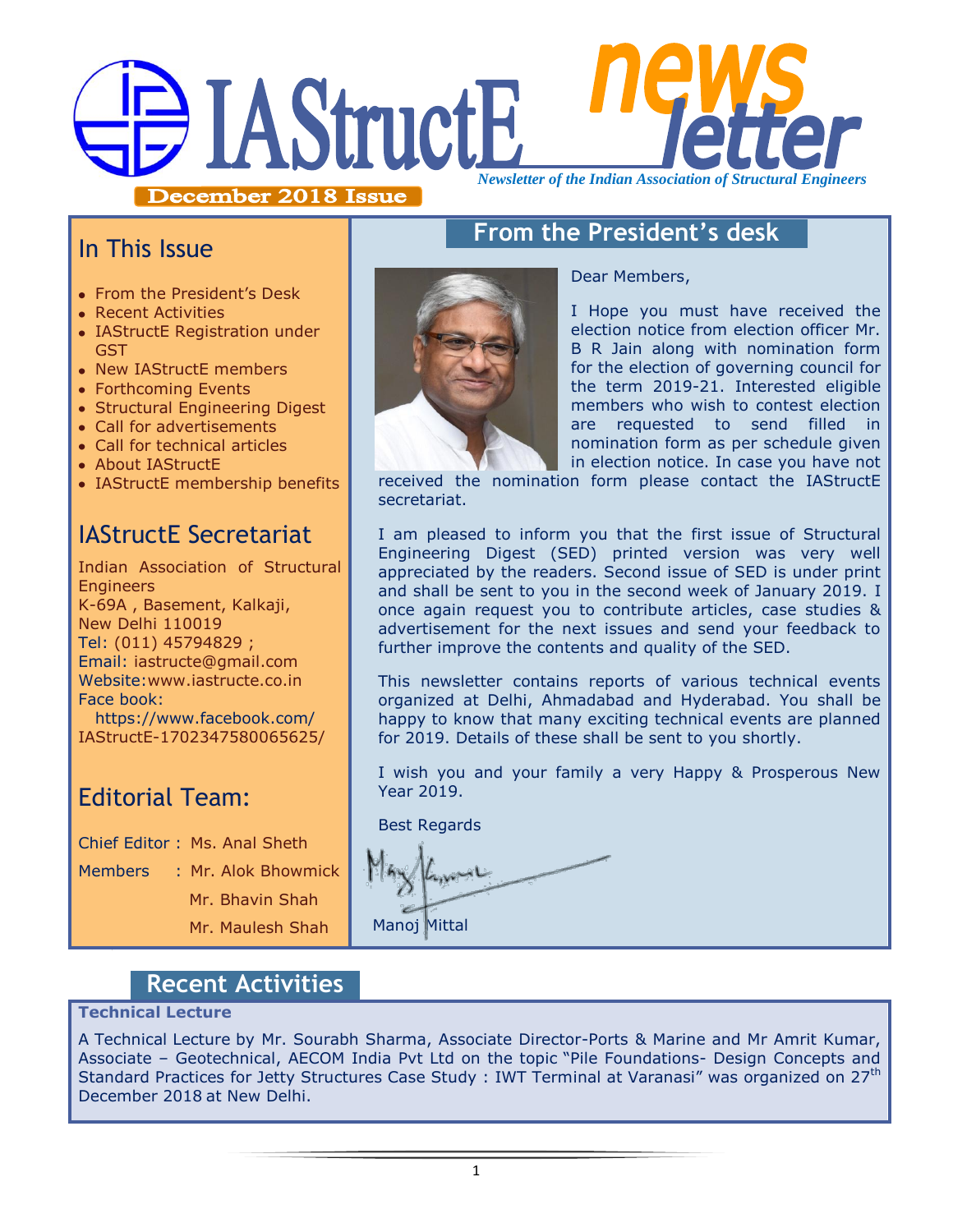#### **Series of Seminar organized by IAStructE (Gujarat State Center) at Ahmedabad**

A series of seminar sessions were organised by the IAStructE(Gujarat State Center) from 7<sup>th</sup> to 9<sup>th</sup> December 2018 at CEPT University, Ahmedabad. A total of 132 participants that included students, professionals and academicians had registered for various sessions.

On  $7<sup>th</sup>$  December 2018 the presentations were held on advanced earthquake analysis techniques such as microzonation, site specific project investigation, fragility analysis and push over analysis. These sessions were organized with the kind involvement of the Institute of Seismological Research, Gandhinagar. The speakers for the sessions were Dr. Kapil Mohan of ISR and Dr. Dhara Shah from CEPT University.

On the second day, 8<sup>th</sup> December 2018 the participants witnessed the session on the case of bridge design of a cable stayed bridge, which was supported by the Roads and Buildings Department of Gujarat. The speaker for the session was Mr. Jitendra Patel from R&B, Gujarat. Subsequently, a session on the construction project management and risk analysis of metro rail was organized, which was presented by Dr. Debasis Sarkar from Pandit Deendayal Petroleum University, Gandhinagar.

On the 9<sup>th</sup> December 2018, two semi interactive sessions on integrated practices between architects, structural engineers and construction professionals were discussed with historical to present day cases of good and poor practices, similar and different perspectives of professionals and their effect on the built entity. These were presented by Prof. V R Shah and Dr. Bhargav Dave.

#### **International Symposium on USMCA 2018 at Hyderabad**

17<sup>th</sup> International Symposium on New Technologies for Urban Safety of Mega Cities in Asia (USMCA 2018) was jointly organized by IIIT Hyderabad and The University of Tokyo, Japan in association with IAStructE, NDMA, NAC, TSFire Dept and Hyderabad Metro Rail during 12-14 December 2018 at Hyderabad.

United Nations International Strategy for Disaster Reduction (UNISDR) summarized a report that the global economic loss caused by natural disasters in the last 20 years (1998-2017) amount to 2,090 billion dollars. It increased 2.2 times over the previous 20 years. It is highly likely that abnormal weather will continue due to global warming and other negative impacts on the economy. According to the report, the number of major natural disasters occurred was 7,255, disasters caused by weather accounted for 91% of the all. Especially floods and storms were frequent "two major disasters". The number of deaths were reported as 1.3 million, of which 56% was caused by the earthquake including the tsunami.

Environmental disasters and Urban safety management are challenges for any country in the world today. Scientists, researchers, academics and politicians from universities, institutions, governments and societies are working together to find new solutions to these global issues. Recognizing the importance, International Institute of Information Technology, Hyderabad and International Center for Urban Safety Engineering (ICUS), Institute of Industrial Science (IIS), the University of Tokyo (UTokyo) are co-organizing "International Symposium on New Technologies for Urban Safety of Mega Cities in Asia (USMCA)" during December 12-14, 2018 in Hyderabad, India. The USMCA has been held for 16 times in different cities in Asia and this is the  $17<sup>th</sup>$  edition of USMCA held in at IIIT Hyderabad.

The symposium has brought together decision makers, practitioners and researchers involved in the field of urban safety to share their expertise. It also provided an environment to reinforce collaborative networks among experts in the fields relevant to urban safety. The symposium has focussed on urban safety and disaster mitigation, infrastructure management, and environment informatics.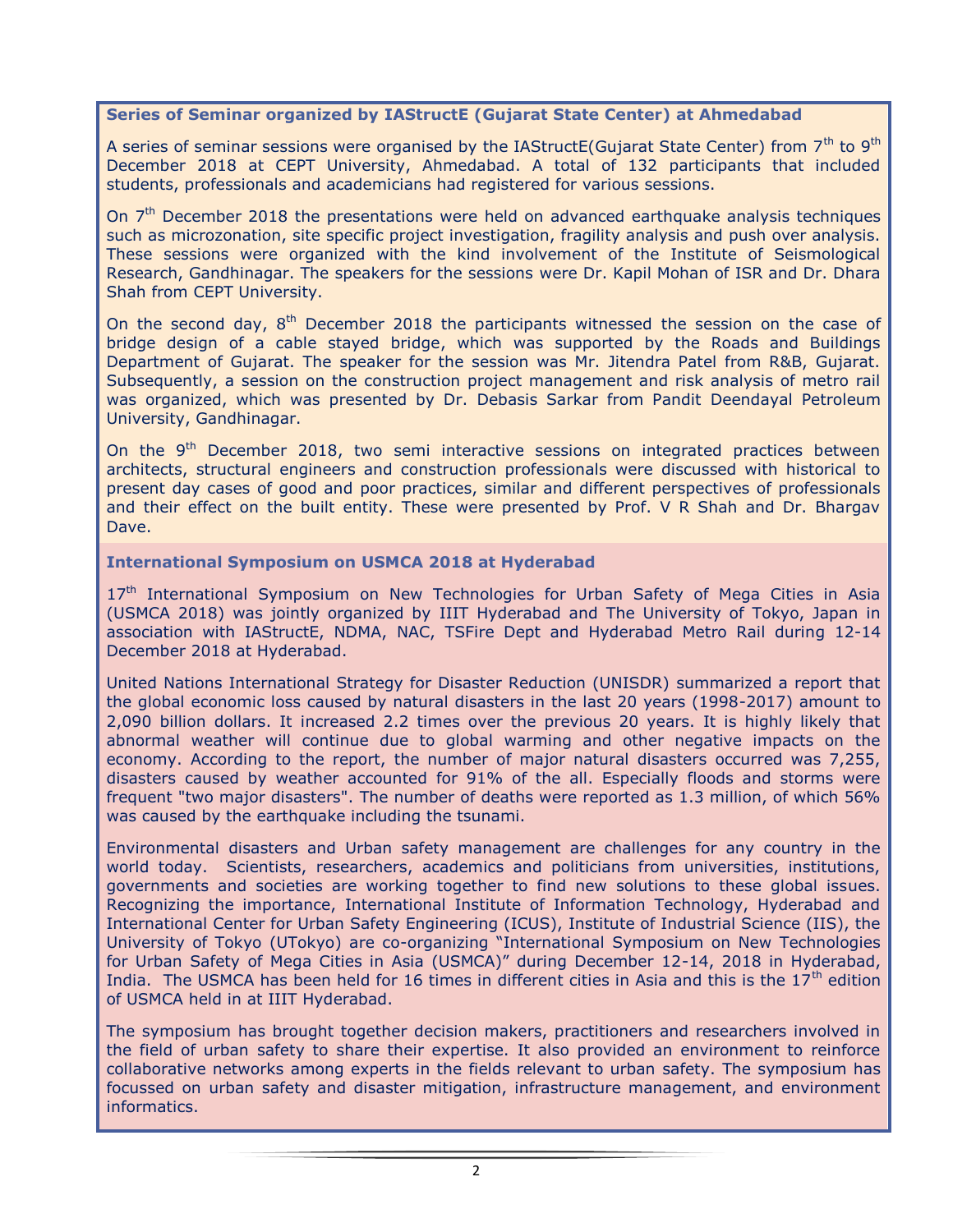In summary, The 17th edition of USMCA included the following;

- 4 keynote lectures on urban safety issues
- (including lectures by Tokyo metro rail project officials)
- 8 invited lectures by national & international speakers
- 60 paper presentations & 7 poster presentations
- Exhibition of new products related to disaster safety
- Technical tour to NGRI and largest metro rail casting yard in India (on 14 Dec)



Professor Kimiro Meguro, Director, International Centre for Urban Safety (ICUS), the University of Tokyo gave the inaugural address and Shri Gopi Krishna, IPS, Director General of Telangana Fire & Emergency Services Department gave valedictory address. Shri, N.V.S Reddy, MD, Hyderabad Metro Rail gave special lecture. Also, Prof. Abe from Tokyo Metro Rail Corporation gave keynote lecture. Total 120 participants which include over 60 people from Asian countries attended the conference. Dr. R. Pradeep Kumar, Professor IIIT Hyderabad and Chairman Telangana State Centre IAStructE was the Chairman, USMCA 2018.

## IAStructE Registration under GST

Indian Association of Structural Engineers has recently registered under the GST. The GSTIN of IAStructE is 07AAATI3885P1ZZ. IAStructE address registered with GST is K-69A, Basement, Kalkaji, New Delhi 110019 and the state code is 07. We would therefore request you all to please add 18% GST while sending the annual subscription and other fees to IAStructE. Henceforth the membership fees including GST are :

| ➤ | <b>Processing Fee</b>                                       | <b>Rs 885/- (Rs. 750/- + Rs 135/- as GST)</b>    |  |
|---|-------------------------------------------------------------|--------------------------------------------------|--|
| ➤ | Processing Fee for Student                                  | <b>Rs 118/- (Rs. 100/- + Rs 18/- as GST)</b>     |  |
|   | <b>Admission Fee</b>                                        | <b>Rs 885/- (Rs. 750/- + Rs 135/- as GST)</b>    |  |
|   | $\triangleright$ Transfer Fee                               | <b>Rs 885/- (Rs. 750/- + Rs 135/- as GST)</b>    |  |
| ➤ | <b>Annual Subscription for various Grades of Membership</b> |                                                  |  |
|   | <b>Fellow Grade</b>                                         | <b>Rs. 1,770/-</b> (Rs 1500/- + Rs 270/- as GST) |  |
|   | <b>Member</b> Grade                                         | <b>Rs. 1416/-</b> (Rs 1200/- + Rs 216/- as GST)  |  |
|   | <b>Associate Member Grade</b>                               | <b>Rs. 885/-</b> (Rs. 750/- + Rs 135/- as GST)   |  |
|   | <b>Student Member Grade</b>                                 | NTL.                                             |  |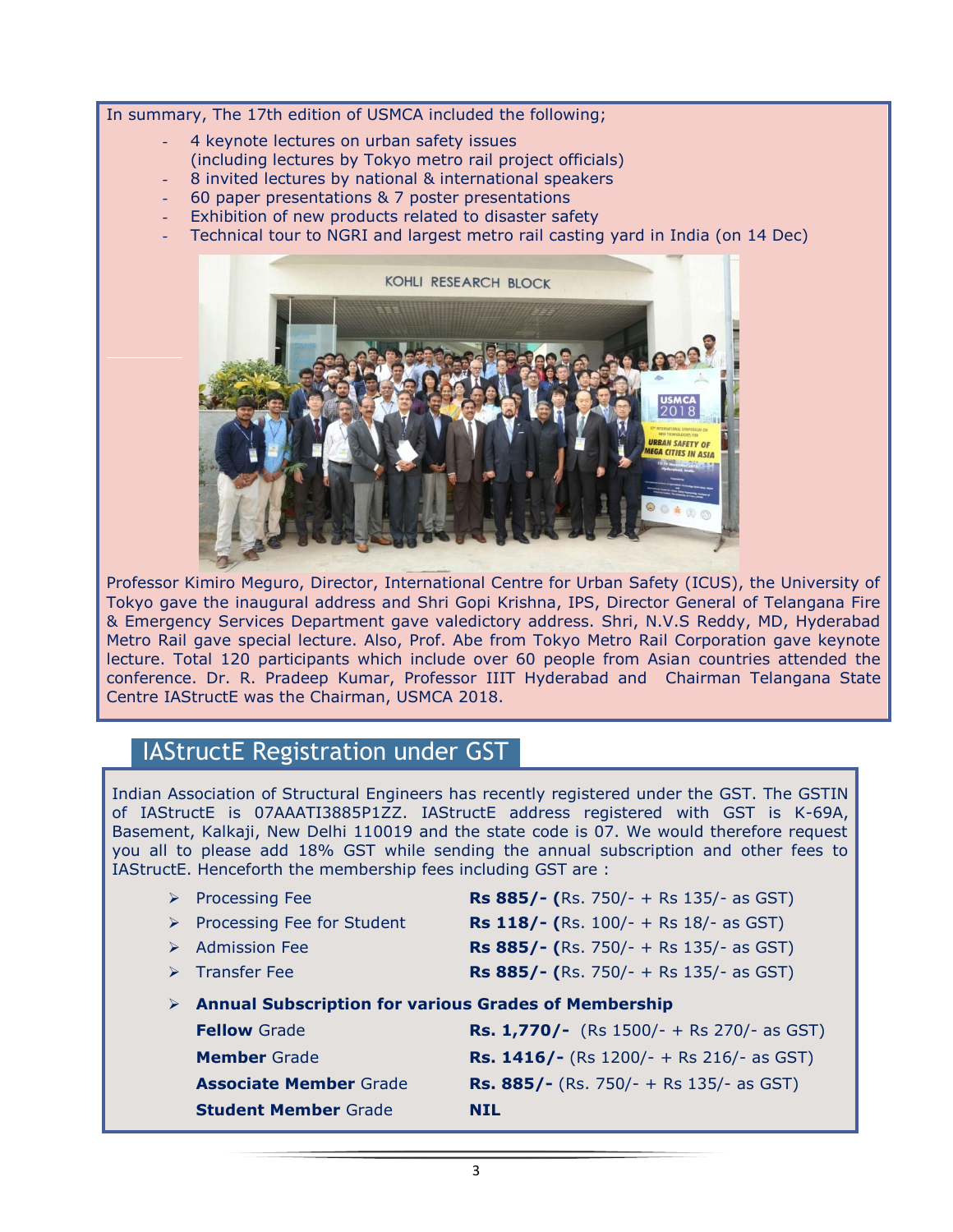## New IAStructE Members

#### FELLOW" Grade Members

| M/S No    | <b>Name</b>             | Designation, Organization                                   | City                           |
|-----------|-------------------------|-------------------------------------------------------------|--------------------------------|
| $F - 441$ | Dr Sekhar Chandra Dutta | Professor, Civil Engg. Dept.,<br>IIT(ISM)                   | <b>Dhanbad</b>                 |
| $F-442$   | Mr Kalpesh M. Shah      | <b>Structural Consultant</b>                                | <b>Banswara</b><br>(Rajasthan) |
| $F-443$   | Mr Pankaj P. Mehendale  | Partner & Chief Structural<br>Consultant, Mape Connoisseurs | Hyderabad                      |

#### "MEMBER" Grade Members

| M/S No  | <b>Name</b>                | Designation, Organization                                                           | City             |
|---------|----------------------------|-------------------------------------------------------------------------------------|------------------|
| $M-265$ | Dr Hemant Kumar<br>Vinayak | Assistant Professor, National<br>Institute of Technology, Hamirpur                  | Hamirpur<br>(HP) |
| $M-266$ | Mr Kamala Raju Yadala      | Assistant Professor, Civil Engg,<br>Gokaraju Rangaraju Institute of<br>Engg. & Tech | Hyderabad        |
| $M-267$ | Mr K. Rengaraj             | Project Engineer, Navaneetha<br><b>Property Developers</b>                          | Trichy (TN)      |

#### "ASSOCIATE MEMBER" Grade Members

| M/S No | <b>Name</b>                    | Designation, Organization                                     | City         |
|--------|--------------------------------|---------------------------------------------------------------|--------------|
| AM-268 | Mr Panem<br>Chandrakanth       | Design Engineer, CE CON Engg<br><b>Structural Consultancy</b> | New Delhi    |
| AM-269 | Mr Vamsi Krishna<br>Mallisetty | Engg. Manager (Civil), Larsen &<br><b>Toubro Construction</b> | Guntur (AP)  |
| AM-270 | Mr Mohd Umair Aziz<br>Ansari   | Design Engineer, Skeleton<br><b>Consultants Pyt Ltd</b>       | <b>Noida</b> |
| AM-271 | Mr Sajad Ahmad Bhat            | Lecturer Civil Engg Dept.,<br>Lingaya's Vidyapeeth            | Faridabad    |
| AM-272 | Mr Amit Kumar                  | Design Engineer, Skeleton<br><b>Consultants Pvt Ltd</b>       | <b>Noida</b> |
| AM-273 | Mr Sumit Kumar                 | Design Engineer, Skeleton<br><b>Consultants Pvt Ltd</b>       | <b>Noida</b> |

## Forthcoming Event

#### **Refresher Course at New Delhi**

The Refresher Courses on "**Wind Induced Forces & Effects on Buildings & Structures**" will starts from 02 February 2018 and will be concluded on 23<sup>rd</sup> March 2018. The lectures will be held on every Saturday morning from 09:00 AM to 01:15 PM (with 15 mins. tea break in between) at New Delhi. There will be an expert faculty for each lecture. Course participation fee shall be Rs. 7,500/- for IAStructE members, Rs.10,000/- for non-members and Rs 5000/ for Students. The GST @ 18% will be applicable on the registration fees. Group discount of 10% shall be available in case there are more than 3 numbers of participants from the same organization. The Flier and detailed lecture plan shall be issued shortly. Interested members may contact IAStructE Secretariat for registration.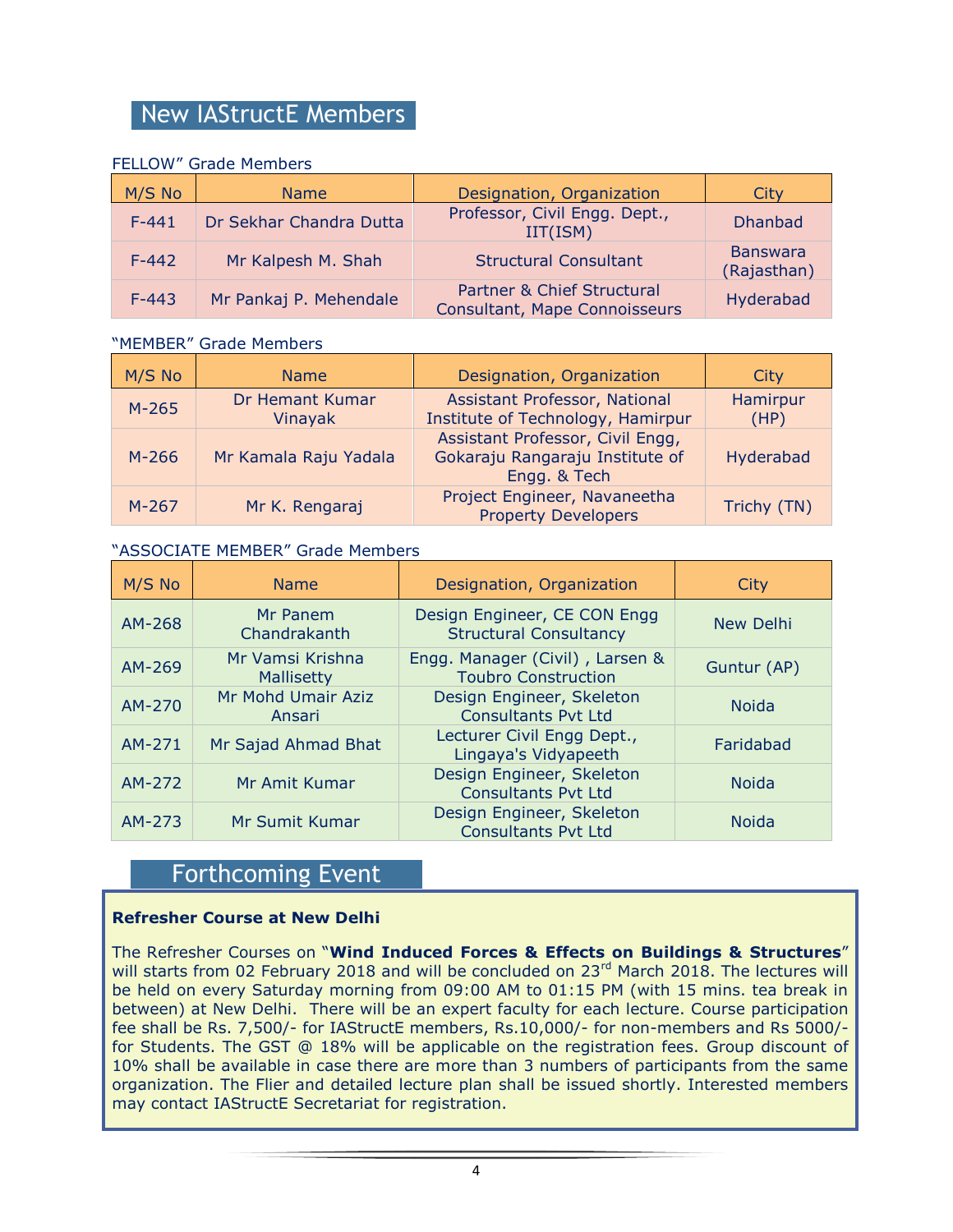#### **IAStructE Gujarat State Center is planning to organize the following events in 2019**

**A)** Professional development workshops on the following topics are envisaged in Year 2019:

- 
- 1. Design of tall buildings 2. Geotechnical Inputs for Structural Engineers
- 
- 3. Design of Bridges 4. Computer aided analysis for structural engineers
- 5. National Building Code 2016

The details, resource persons and calendar of events for year 2019 will be shared shortly in the newsletter as well as the website.

#### **B) Seminars**

A series of seminars on Megastructures of India is being organized at a frequency of one seminar per month in the year 2019. The following sessions have already been planned:

- 1. 26<sup>th</sup> January 2019: Project Kalpasar by Mr. Rajnikant Patel
- 2. 2<sup>nd</sup> February 2019: Project Mahatma Mandir by Prof.Reshma Shah

Interested participants can register at [https://goo.gl/forms/7KQBZaEvULoKEejD3.](https://goo.gl/forms/7KQBZaEvULoKEejD3) For queries, please email [anal.iastructe@gmail.com](mailto:anal.iastructe@gmail.com)

Further seminars will be uploaded on same link and website as and when planned.

#### **C) Student Competitions**

A national level student competition on computer based structural analysis is being jointly organized by IAStructE (Gujarat State Center), Bentley and the Faculty of Technology at CEPT University from  $10^{th}$  to  $14^{th}$  May 2019. Senior undergraduate students of civil engineering (final year) and post graduate students of structural engineering all over India are invited to participate virtually. Brochure with the link, competition problem and rules, submission requirements and awards will be shared in the February newsletter as well as the website.

### Structural Engineering Digest

The technical articles, research reports, project report, case studies etc. on a topic of relevant to Structural Engineering are invited for future issues of Structural Engineering Digest (SED). The article, along with the photograph (JPEG) and brief resume of the Author may be sent to the Secretariat at [iastructe@gmail.com.](mailto:iastructe@gmail.com)

## **Call For Advertisements**

Advertisement sponsorship for the IAStructE Newsletter is invited.

For advertisement opportunities, please contact the IAStructE Secretariat.

## **Call For Technical Article(s)**

Selected technical article(s) will be published henceforth in the IAStructE Newsletter. High quality technical articles, project reports, research work and case studies are invited for the purpose of knowledge sharing among structural engineering fraternity.